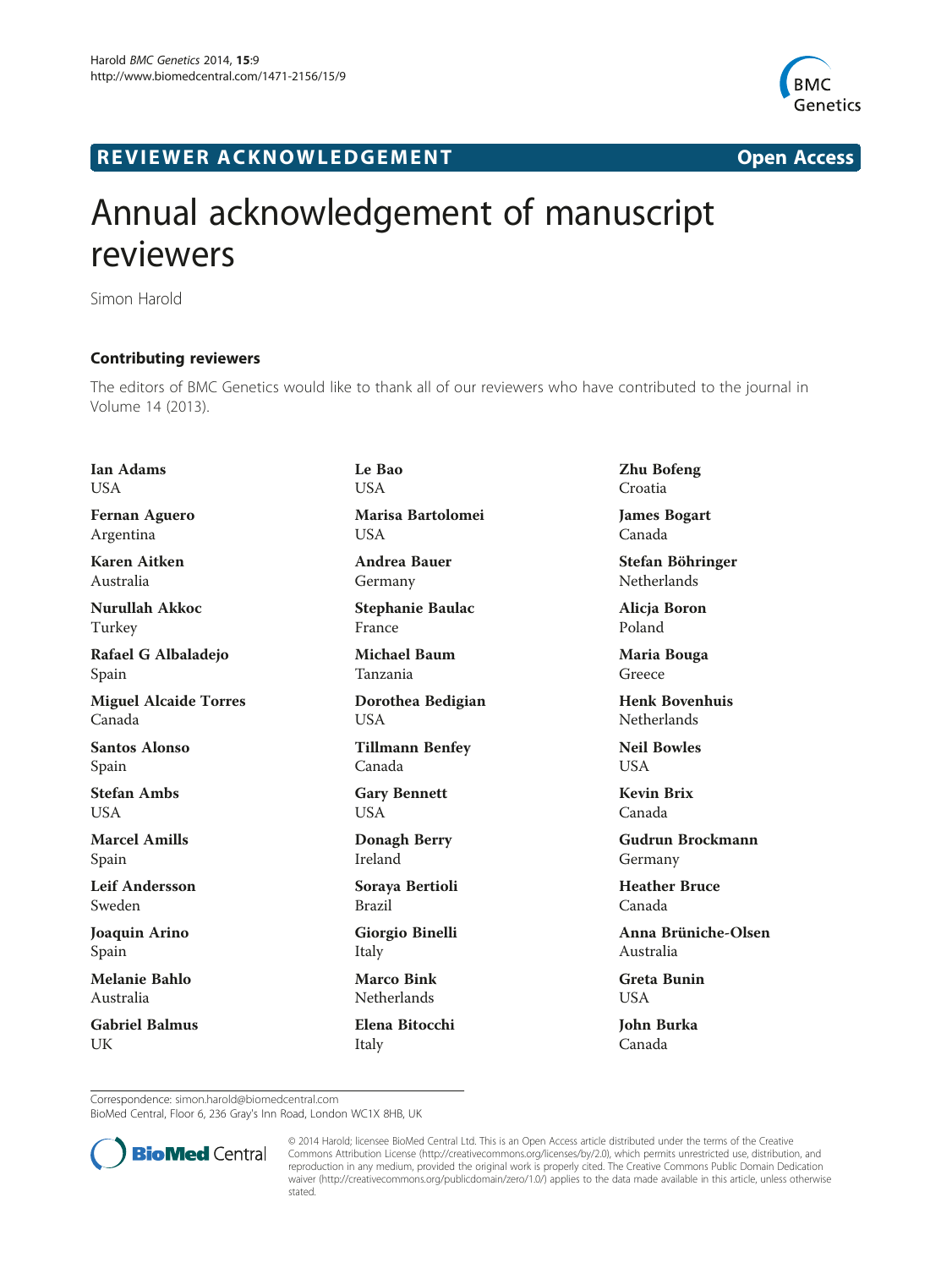Diogo Cabral-De-Mello Brazil

Lu Cai USA

Mario Calus Netherlands

Antonio Camargo Spain

Paolo Carnier Italy

Luigi Cattivelli Italy

Salvatore Ceccarelli Syria

Luigi Ceci Italy

Giriraj Chandak India

Peter Chandler Australia

Hsueh-Wei Chang Taiwan

Karen Chapman UK

Michael Cheeseman I IK

Ji Yih Chen Taiwan

Wei Chen **USA** 

Yy Chloe Cheung Hong Kong

Ravindra Chibbar Canada

Mingxing Chu China

Mario Ciaffi Italy

Marcelo Cioffi Brazil

Guido Cipriani Italy

Mete Civelek USA

John Cole USA

Catherine Collins UK

Leonardo Congiu Italy

Stuart Cook Singapore

Antonio Costa De Oliveira Brazil

Lindsay Crawford Canada

Denny Crews USA

John J Crowley Ireland

Adam Croxford Australia

Kehui Cui China

Yuehua Cui USA

Joaquim Culi Spain

Robert Cushman **USA** 

Yang Da USA

Kelsey Dancause Canada

Richard Davis USA

Roberta Davoli Italy

Dirk-Jan De Koning Sweden

Jan De Riek Belgium

Jared Decker USA

Nader Deeb USA

François Delmotte France

Dario Demarchi Argentina

Olivier Demeure France

Andrew Dewan **USA** 

Patrizio Dimitri Italy

Ottmar Distl Germany

Margaret Docker Canada

Rajkumar Dorajoor Singapore

David Douches USA

Tom Druet Belgium

Fang Du China

Zhi-Qiang Du USA

Monchai Duangjinda Thailand

Ian Dunn UK

Susana Dunner Spain

Scott Edwards **USA** 

Julia Sarah El-Sayed Moustafa UK

Sakina Elshibli Finland

Francesco Emanuelli Italy

Johannes Engelken Spain

Michael Epstein USA

Joan Estany Spain

Justin Faris USA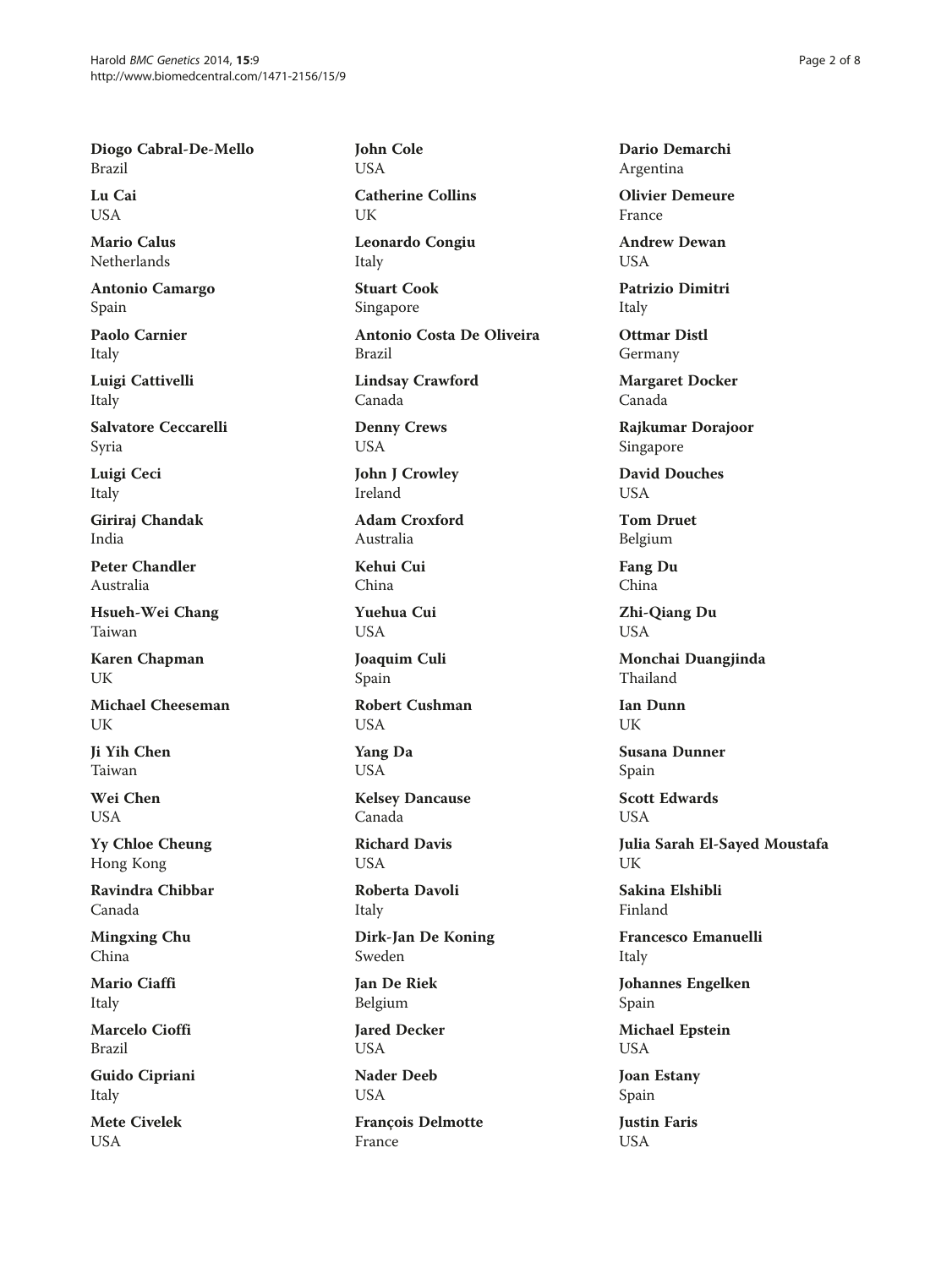Laura Fejerman USA

Jesús Fernández Spain

Pedro Fernandez-Funez **USA** 

André Ferraz Brazil

Sandra Fischer Germany

Mark Fishbein USA

Marie Fogarty USA

Luca Fontanesi Italy

Marina Fortes Australia

Laurent Frantz Netherlands

Merete Fredholm Denmark

Matthias Frisch Germany

Yong-Bi Fu Canada

Takeshi Fukao USA

Joseph Gall **USA** 

Indrajit Ganguly India

Antonio Garcia Spain

Daphne Gardner Singapore

Dorian Garrick USA

Mathieu Gautier France

Hartwig H Geiger Germany

Carine Genet France

Fabrizio Ghiselli Italy

Damjan Glavac Slovenia

Luis Gomez-Raya Spain

Eva Gonzales USA

Boris Greber Germany

Jieruo Gu China

Francesca Gualandi Italy

Carlos Guerrero-Bosagna USA

Zhigang Guo USA

Rajeev Gupta India

Reinmar Hager UK

Chris Haley UK

Jiali Han **USA** 

Lide Han **USA** 

Olivier Hanotte UK

Stephen Hartley USA

Grit Haseneyer Germany

Guohao He USA

Tao He USA

Xiaohong He China

Jan Heggenes Norway

James Hejtmancik USA

Rasmus Heller Portugal

Shirley Henderson UK

Pilar Hernandez Spain

Amaury Herpin Germany

John Hickey Australia

Ary Hoffmann Australia

Josephine Hoh USA

Mads Vilhelm Hollegaard Denmark

Ross Houston UK

Bjorn Hoyheim Norway

Yi-Hsiang Hsu USA

Yijuan Hu **USA** 

Yonghua Hu China

Zhiqiu Hu USA

Zhongli Hu China

Ikhide Imumorin USA

Wilfred Ip Canada

Hiroyoshi Iwata Japan

Nina Jablonski USA

Mukesh Jain India

Estelle Jaligot France

Zhenyu Jia USA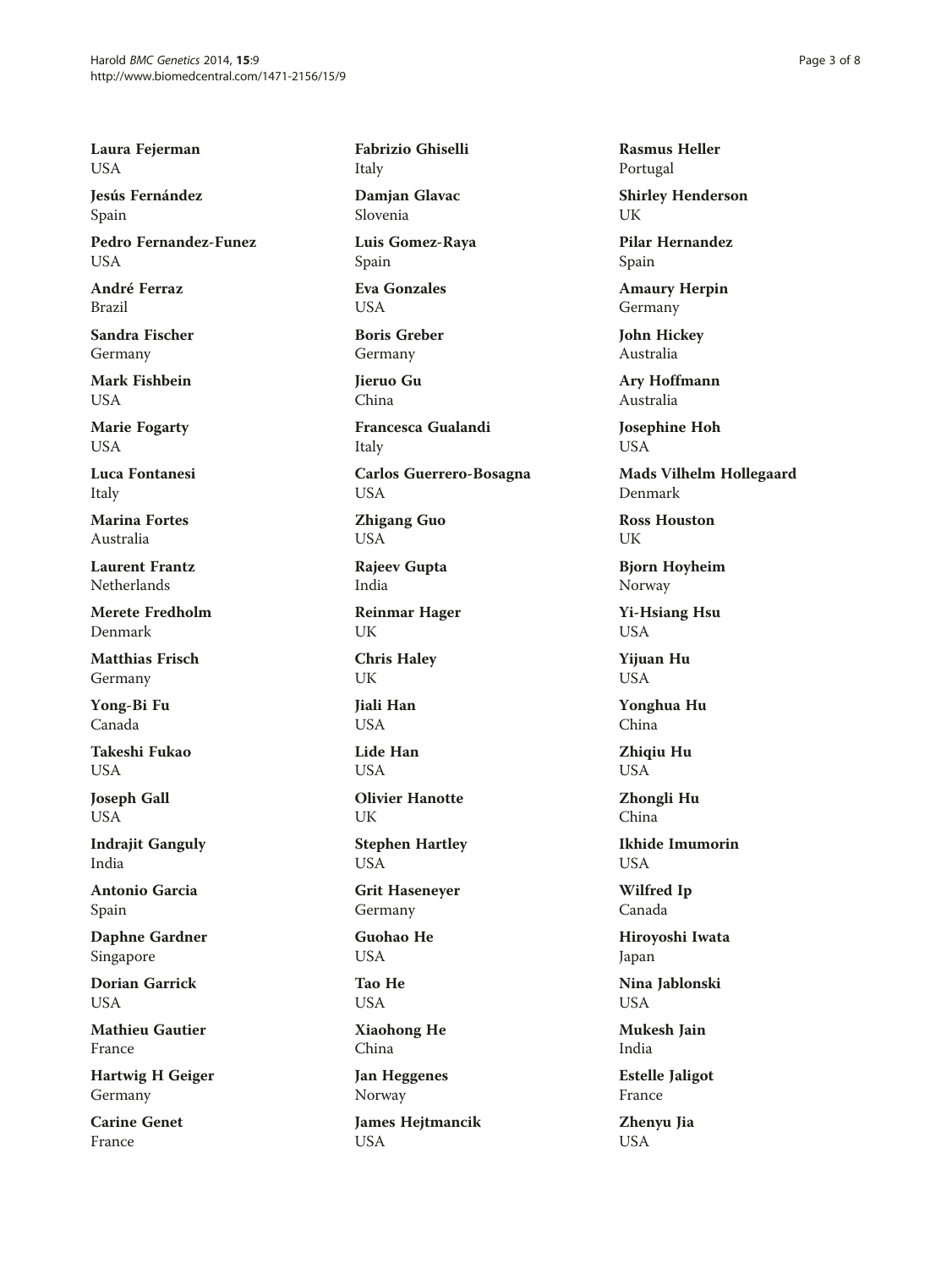Feng Jianying China

Anja Joachim Austria

Elisabeth Jonas Sweden

Hans-Georg Joost Germany

Haja Kadarmideen Denmark

Raj Kandpal USA

Kyu-Suk Kang Korea, South

Nevin Karakus Turkey

Sanae Kasahara Brazil

Ramesh Katam **USA** 

John William Keele **USA** 

Irene Keller Switzerland

Matthew Kelly Australia

Clement Kent Canada

Susanne Kerje Sweden

Chiea Chuen Khor Singapore

Kitai Kim **USA** 

Etienne Klein France

Yann Klimentidis USA

Michael Hans Kohn USA

Friedrich J Kopisch-Obuch Germany

Alla Krasikova Russian Federation Michael Kristensen Denmark

Per Kryger Denmark

Eniko Kubinyi Hungary

Gustavo Kuhn Brazil

Mary Kuhner USA

Anna Kukekova **USA** 

Anastasia Kulemzina Russian Federation

Ravinder Kumar India

Satish Kumar New Zealand

Sunil Kumar India

Valentina Kuznetsova Russian Federation

Carles Lalueza-Fox Spain

Susan Lamont **USA** 

Matthew Lanktree Canada

Catherine Larzul France

Hernan Laurentin Venezuela

Massimiliano Lauria Italy

Loic Le Cunff France

Tosso Leeb Switzerland

Sangram Keshari Lenka USA

Johannes Lenstra Netherlands

Stefano Leonardi Italy

Ariadne Letra USA Chenxi Li USA Chun Li China

Gengxin Li USA

Huihui Li China

Jiahan Li USA

Ming Li USA

- Yi Li Singapore
- Zitong Li Finland

Su-Chi Lim Singapore

Daniela Lino Lourenco **USA** 

Bao Liu China

Gaifen Liu China

Jin Liu USA

Sunny Liu USA

Luciana Lourenco Brazil

Qing Lu USA

Tu Luan Norway

Kerstin Ludwig Germany

Philip Lupo USA

Leslie Lyons USA

Li Ma USA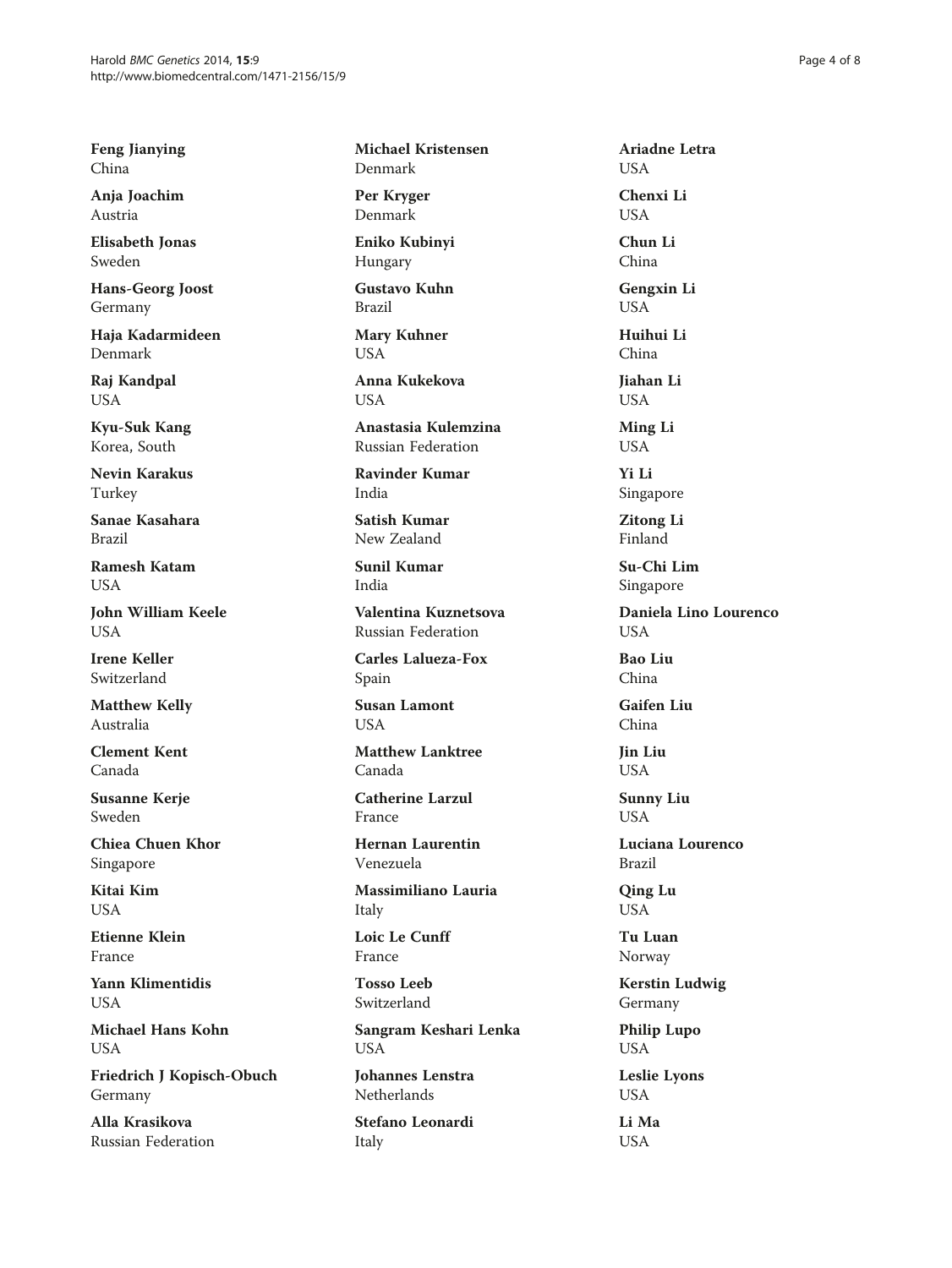Dominique Madern France

Shiro Maeda Japan

Mauro Mandrioli Italy

Ani Manichaikul USA

Maurizio Margaglione Italy

Daniela Marone Italy

Paulino Martínez Spain

Cesar Martins Brazil

Anna Maria Mastrangelo Italy

Angabin Matin USA

Scot Matkovich USA

Claudia Menzaghi Italy

David Meyre Canada

Thomas Miedaner Germany

Satoshi Mikawa Japan

Bill Milgram Canada

Allison Miller USA

Stephen Miller Canada

Makiko Mimura Japan

Bianca Moioli Italy

Wagner Molina Brazil

Samrat Mondol India

Paul Moran USA

Laurence Moreau France

Garry Morgan UK

Axel Muendlein Austria

Louis Muglia USA

James Nagler USA

Indrajit Nanda Germany

Holly Neibergs USA

Stéphane Nicolas France

Wen Hui Nie China

Maen Obeidat Canada

Konrad Ocalewicz Poland

Gaetano Odierna Italy

Devin Oglesbee USA

Jun Ohashi Japan

Junko Ohyashiki Japan

Kenji Okumura Japan

Klaus Oldach Australia

Ettore Olmo Italy Hanne Gro Olsen Norway Rachel O'Neill USA

Paul O'Reilly UK

Pablo Orozco-Terwengel UK

Jurg Ott USA

Peggy Ozias-Akins USA

Manish Pandey India

Francisco Panzera Uruguay

Heidi Parker USA

Isela Parra-Rojas Mexico

Marco Passamonti Italy

Cameron Peace **USA** 

Nicola Pecchioni Italy

David J Penman UK

May Penrad-Mobayed France

Alexandre Pereira Brazil

Miguel Perez-Enciso Spain

Andres Perez-Figueroa Spain

Jessica Petersen USA

Songsak Petmitr Thailand

Davide Pettener Italy

Marie-Hélène Pinard-Van Der Laan France

Andrea Piotti Italy

Eva Pisano Italy

Monica Poelchau USA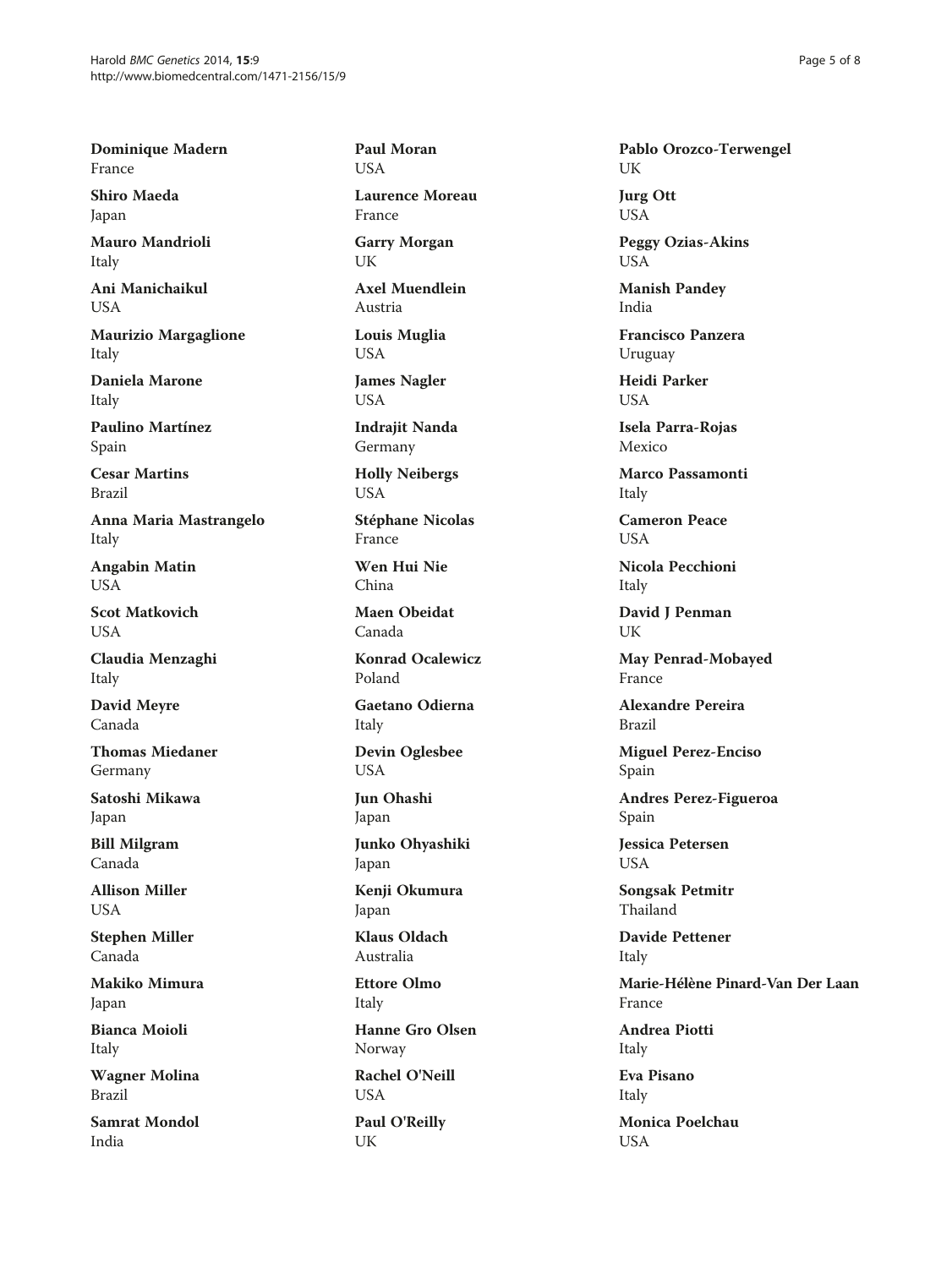Francois Pompanon France

Valerie Poncet France

Ulrich K Posselt Germany

Giorgio Prantera Italy

Alex Pyron USA

Xinshuai Qi USA

Lijuan Qiu China

Herman Raadsma Australia

Petr Ráb Czech Republic

Joe Rainger UK

Harsh Raman Australia

Domenico Rau Italy

Bathini Mohan Reddy India

Richard Redon France

Jochen Reif Germany

Juliette Riquet France

Marylyn Ritchie USA

Kelly Robbins USA

Rebecca Roberts New Zealand

Annie Robic France

Raquel Rodríguez Spain

Xavier Rognon France

Gary Rohrer USA

Megan Rolf USA

Guilherme Rosa **USA** 

Garry Rosewarne China

Alexandre Roulin Switzerland

Suzanne Rowe New Zealand

Oliver Ryder USA

Richard Saffery Australia

Goutam Sahana Denmark

Yoshiro Saito Japan

Magali Sancristobal France

David Sargan UK

Daniel J Sargent Italy

Shinji Sasazaki Japan

Eric Sayers USA

Brian Sayre USA

Massimo Scandura Italy

John Schimenti USA

Robert Schnabel USA

James Schneider USA

Ryohei Sekido UK

Nick Serão USA

Ramon Serrano Spain

Qiuying Sha USA

Abhay Sharma India

Reeta Sharma Portugal

Nadia Singh USA

Montgomery Slatkin USA

Petr Smykal Czech Republic

Warren Snelling USA

Catherine Sole South Africa

Jiuzhou Song USA

Tad Sonstegard **USA** 

Ivan Soto-Calderon Colombia

Doug Speed UK

Elizabeth Stacy **USA** 

Alessandra Stella Italy

Don Stewart Canada

Kathrin Friederike Stock Germany

Ismo Stranden Finland

Guosheng Su Denmark

Prasanta Subudhi USA

Liangdan Sun China

Terje Svaasand Norway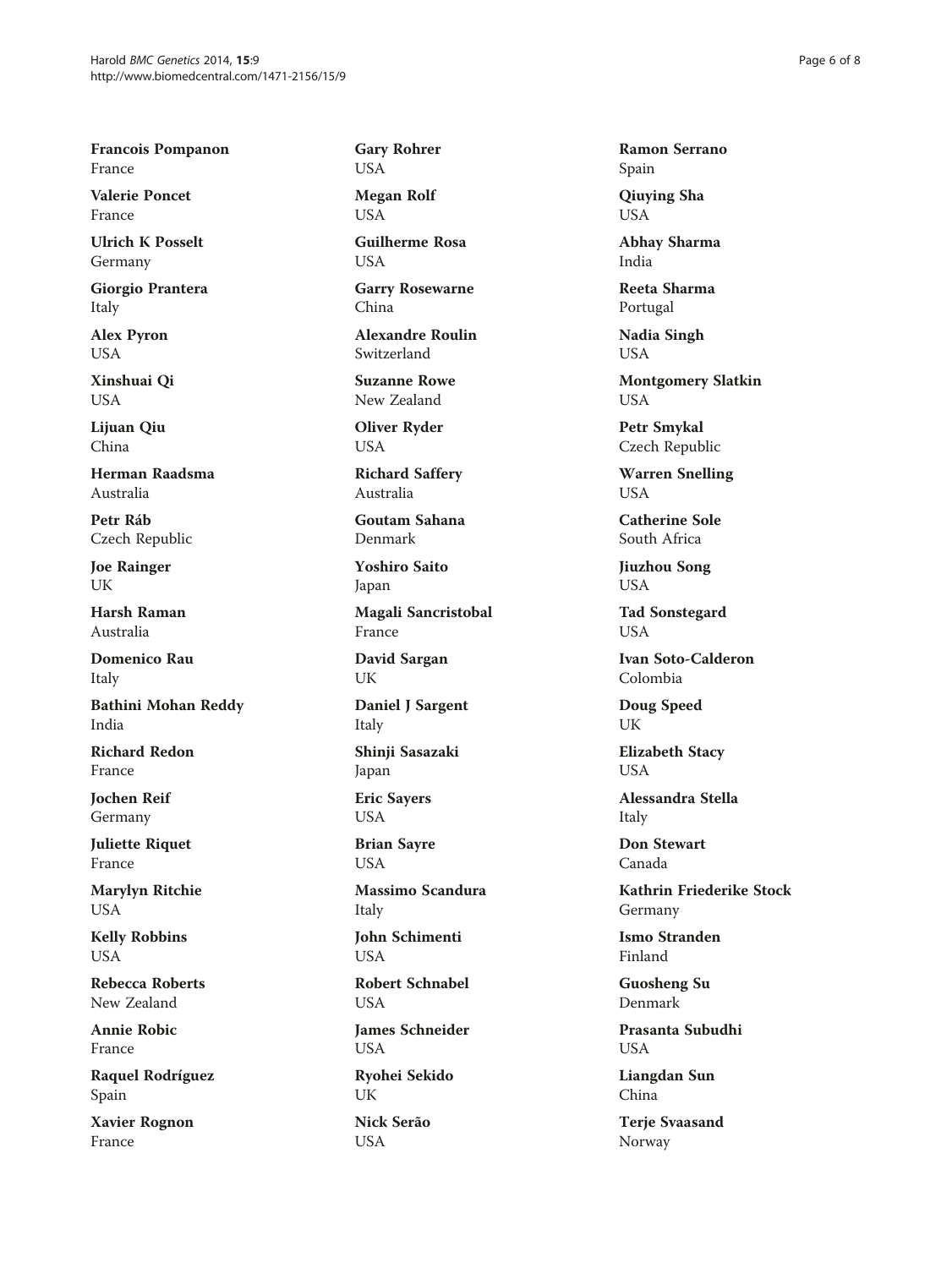Akiko Takasuga Japan

Aixin Tan USA

Jifeng Tang Netherlands

Marinus te Pas Netherlands

Javier Terol Spain

Milt Thomas USA

Deborah Threadgill USA

Gail Timmerman-Vaughan New Zealand

Laurent Tiret France

Chunfa Tong China

Penny Tricker Australia

David Tritchler Canada

Tudorita Tumbar **USA** 

Stephen Turner USA

Ryu Ueda Japan

Yoshinobu Uemoto Japan

Hirohide Uenishi Japan

K Ulaganathan India

Andreas Untergasser Germany

Guilherme T Valente Brazil

David Van Sanford USA

George Vassiliou UK

Roel Veerkamp Netherlands

Thirumalaisamy Velavan Germany

Juan Venegas Chile

Patrick Venta USA

Ricardo Ventura Canada

Ignazio Verde Italy

Ricardo Verdugo USA

Yvonne Verkuil **Netherlands** 

Fabio Veronesi Italy

Hans-Henning Voss USA

Ronald Walter USA

Chenguang Wang USA

Chunkao Wang USA

Kai Wang USA

Ming Li Wang USA

Xuefeng Wang USA

Yaqun Wang USA

Zuoheng Wang USA

Toshio Watanabe Japan

David Weatherall UK

Daniel Wegmann Switzerland

Peng Wei USA

Kent Weigel Italy

Steffen Weigend Germany

Robert Weiss **USA** 

Stephan Wessels France

Stephen White USA

John Wiens **USA** 

Klaus Wimmers Germany

Charles Wondji UK

Naomi Wray Australia

Xiaowei Wu USA

Ying Wu USA

Bo Xi China

Yongzhong Xing China

Wang Xiuli China

Haiming Xu China

Jianping Xu Canada

Li Xu USA

Shuhua Xu China

Eiji Yamamoto Japan

Hsin-Chou Yang Taiwan

Jie Yang USA

Chaoqun Yao USA